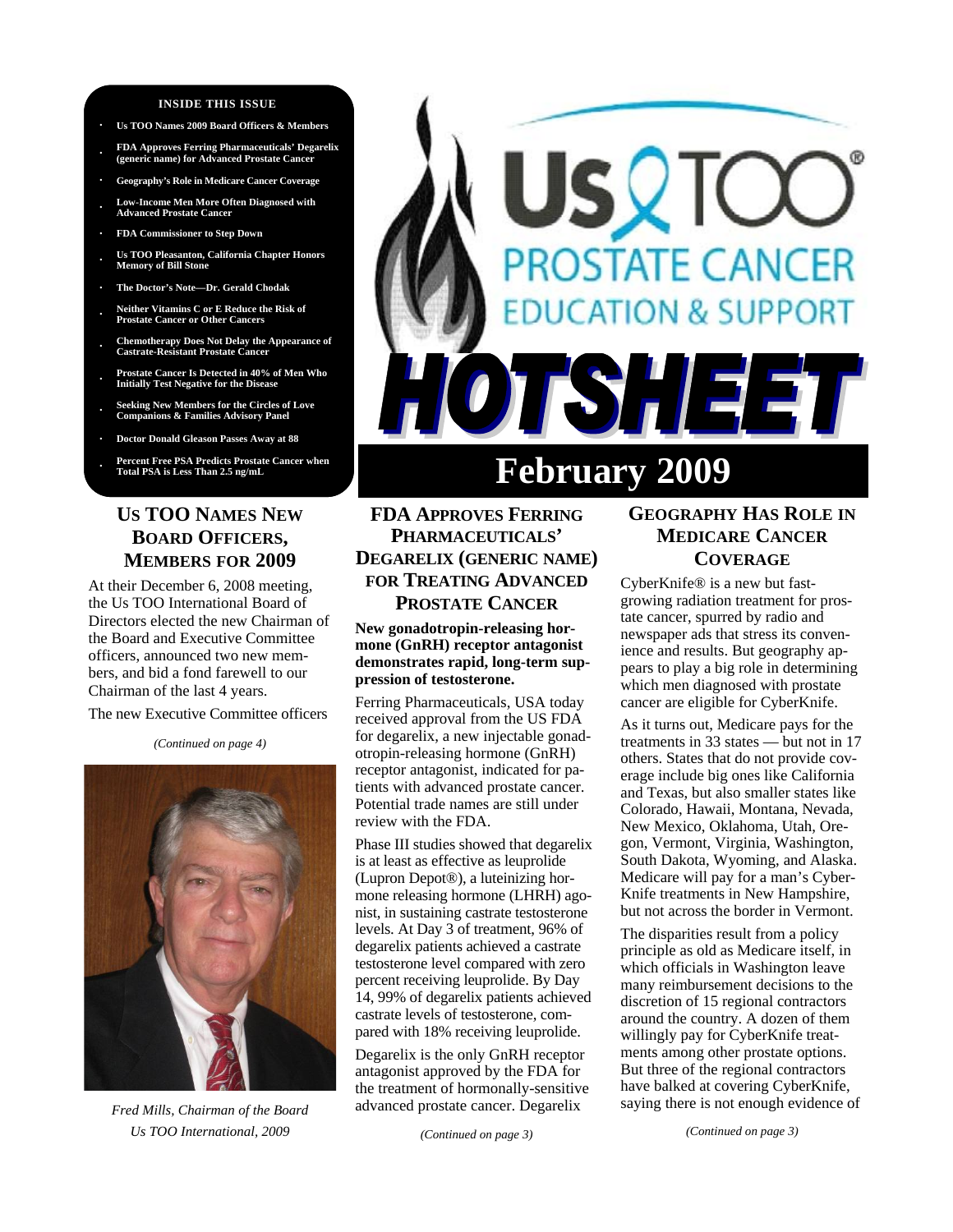#### **PROSTATE CANCER PATIENT SUPPORT - CALL 1-800-80-US TOO, OR GO TO <WWW.USTOO.ORG>**



5003 FAIRVIEW AVE. DOWNER'S GROVE, IL 60515 PHONE: (630) 795-1002 / FAX: (630) 795-1602 WEBSITE: WWW.USTOO.ORG

COPYRIGHT 2009, US TOO INTERNATIONAL, INC.

## **LOW-INCOME MEN MORE OFTEN DIAGNOSED WITH ADVANCED PROSTATE CANCER**

In a study scheduled for publication in the February 2009 issue of *The Journal of Urology*, researchers report that low-income men are more likely to be diagnosed with prostate cancer until it has reached an advanced stage.

The records of 570 men enrolled in the California IMPACT (Improving Access, Counseling and Treatment for Californians with Prostate Cancer) program designed to provide highquality care for disadvantaged prostate cancer patients, were examined.

Results showed that 19% of these men had metastatic cancer at diagnosis, in contrast to approximately 4% of men from the general population tracked in other studies. Furthermore, the diagnosis rate for low-risk, less advanced cancers in the IMPACT patients did not increase over time, in contrast with a significant rise in these diagnoses in the more affluent population.

The proportion of men in the program presenting with metastatic cancer did not change over time, indicating that low-income men were not receiving prostate cancer screening services that can reduce the diagnosis of late-stage cancers in the general population.

Writing in the article, David C. Miller states, "Our principal findings clarify some of the challenges (and opportunities) faced by public assistance programs designed to reduce cancer related disparities. Without question IMPACT enables eligible men to receive previously unattainable—and high quality—prostate cancer care...

"However, from a population perspective the persistent preponderance of metastatic and higher risk localized cancers suggests that more comprehensive strategies are needed to eradicate socioeconomic disparities in prostate cancer specific morbidity and mortality. …" While much attention now focuses on potential overdiagnosis and overtreatment of men with screen detected prostate cancer, our findings serve as a reminder that for disadvantaged men underdetection and undertreatment of prostate cancer remain significant concerns."

In an accompanying editorial, M. Norman Oliver of the University of Virginia

School of Medicine comments that men from minority groups who live in poverty and are diagnosed with prostate cancer are more likely to die of their disease than those men with a higher socioeconomic status. He writes, "However, we must address more than socioeconomic disparities in prostate cancer care…African-Americans have a disproportionately high rate of poverty with some 25% living below the federal poverty level compared to 8% of the white population in that category."

This racial disparity in combination with the socioeconomic disparity already discussed places African- American men diagnosed with prostate cancer at an even greater risk of presenting with incurable disease."

*E! Science News, 16 December 2008* 

## **FDA COMMISSIONER TO STEP DOWN**

Food and Drug Administration Commissioner Dr. Andrew C. von Eschenbach said that he would resign on Inauguration Day, 20 January 2009, part of a parade of expected departures at the US's crucial public health agencies.

Leaders of these agencies have in the past often straddled administrations, but the Obama administration is expected to make a clean sweep in part because of repeated claims that the Bush administration allowed politics to play an unusually forceful role in science policy. The administration's choices for each slot will signal how it plans to deal with such controversial issues as stem cell policy, the safety of imported drugs and foods, and whether huge investments in bioterrorism prevention will continue.

Dr. Elias A. Zerhouni, the director of the National Institutes of Health, has already left his post. Dr. Julie Gerberding, director of the Centers for Disease Control and Prevention, wrote in a November e-mail that she expects to leave "after the administration changes." And Dr. John E. Niederhuber, director of the National Cancer Institute, is also expected to surrender his leadership job, although he may remain at the institute.

*New York Times, 18 December 2008*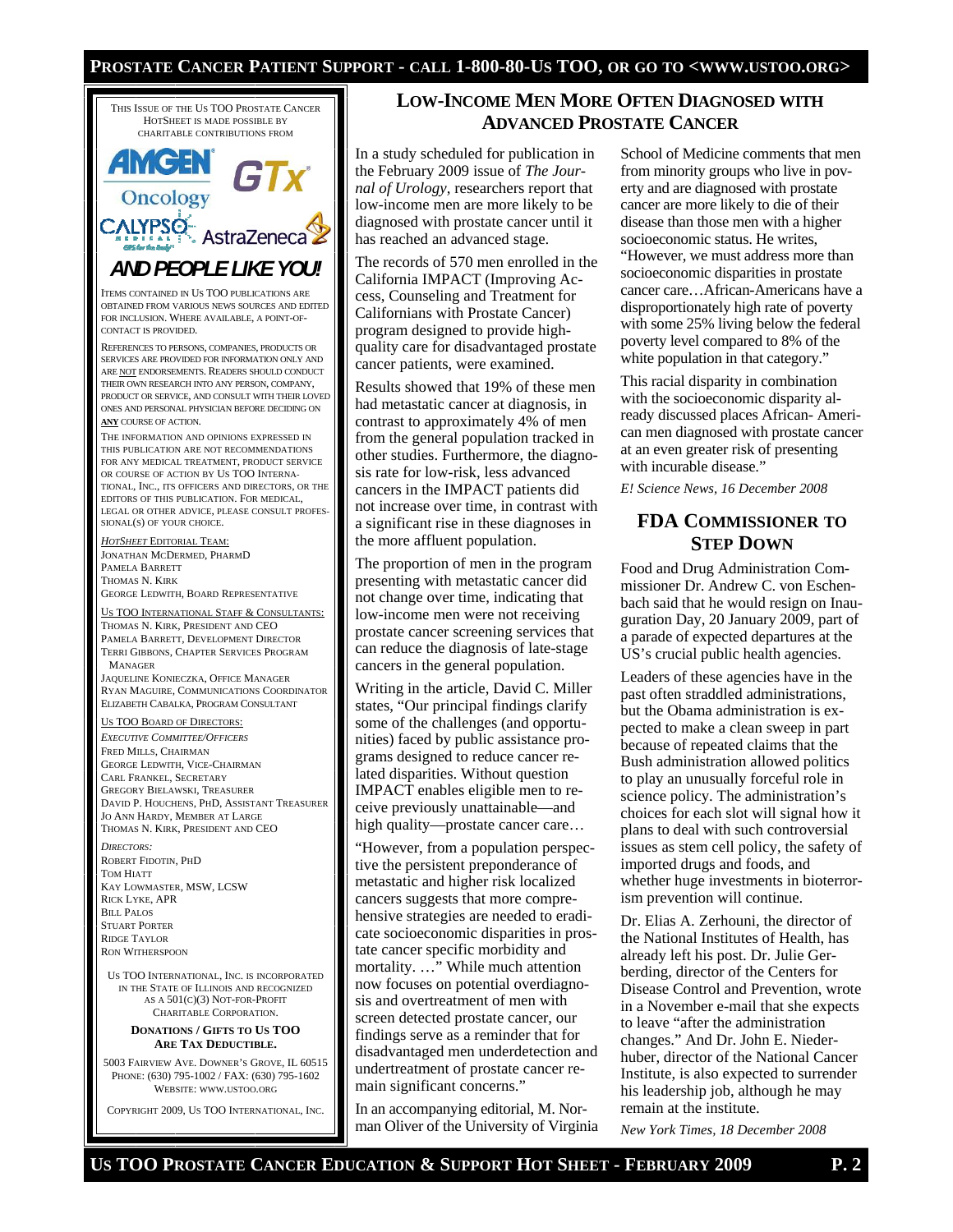## **US TOO PLEASANTON, CALIFORNIA CHAPTER HONORS MEMORY OF BILL STONE**

Terry Allen, Chairman of the Us TOO Prostate Support Group in Pleasanton, CA, writes, "Last year, we lost a longstanding member who had battled prostate cancer for many years. Unfortunately, and despite significant interaction with the University of California, San Francisco, the disease process had metastasized in an extremely rapid manner and claimed him, not unlike other men.

"However, in the case of Bill Stone, he was truly "a guy's guy." Here he was fighting the cancer with fierce intensity—yet, he had the desire, wisdom and wit to offer counsel to others some of whom had failed several forms of therapy. When Bill was informed that his participation in clinical trials failed to arrest the diseaseprocess, he continued to offer his support to the rest of the membership."

"The chapter collected personal checks totaling \$575 "in support of Us TOO efforts" and especially "in memory of Bill Stone." Terry states, "Each one of us is especially beholden to Us TOO. On behalf of our Members, past and current, please accept the enclosures as our way of saying "THANKS!!"

Terry asked us, "My request is simple: Please cite our collective donation in memory of Bill Stone by including it in the monthly *Hot-Sheet*. We "Thank You" in advance; Bill's family would further realize Bill's contributions; and Us TOO would be identifying, posthumously, one of its greatest adherents."

We are honored and happy to recognize the contributions of Bill Stone, Terry Allen and all members of the Pleasanton, California Us TOO Prostate Cancer Support Group – thank you!

#### **CYBERKNIFE** *(Continued from page 1)*

its long-term effectiveness.

At an average Medicare cost of \$29,000, CyberKnife prostate treatment is not cheap. But it can be less expensive than some other radiation methods – which may cost as much as \$50,000 – because fewer treatments are given at heavier doses than conventional systems through the use of highly focused beams of radiation. So, if CyberKnife became the standard treatment for prostate cancer, Medicare might save significant money.

 But some leading radiation oncologists worry that the cumulative radiation that CyberKnife delivers over a course of treatments — ultimately lower than what patients would receive in standard therapy — is not adequate to treat the disease. "They are basically pushing the envelope," said Dr. W. Robert Lee, a radiation oncologist at Duke University. "If they're right, it's going to be an important advance. If they're wrong, there's a potential for a big downside."

CyberKnife, made by Accuray of Sunnyvale, Calif., was allowed onto the market by the FDA in 1999 as a treatment for brain and spine tumors. Two years later, the FDA authorized it for use throughout the body.

The board of the American Society for Therapeutic Radiology and Oncology, or ASTRO, has called CyberKnife promising, but raised questions this year about the evidence supporting its use in prostate cancer, saying "there is not sufficient or mature data to demonstrate equivalency to existing standard treatment modalities."

Some critics of ASTRO, though, say the group has its own financial motives in preferring previous forms of external radiation — which, because they involve more trips to the doctor, tend to be more profitable for radiation oncologists.

Dr. Witten, a Long Island physicist, runs the CyberKnife program at Winthrop-University Hospital in Mineola, NY, actively advertises the treatments. He said CyberKnife should be viewed in the context of the way radiation oncology has evolved in the past — with new methods being developed and pushed into service before long-term clinical data is available.

"From what I see with our patients, anecdotally, they are doing wonderfully, Dr. Whitten observed"

*New York Times, 17 December 2008* 

## **DEGARELIX**

*(Continued from page 1)* 

achieves medical castration differently than LHRH agonists, specifically by binding reversibly to GnRH receptors on cells in the pituitary gland, quickly reducing the release of gonadotropins and consequently testosterone.

"Use of a GnRH receptor antagonist is a highly efficient way to stop the production of testosterone," said Neal Shore, MD, FACS, Medical Director for Carolina Urologic Research Center, a clinical trial investigator and advisor to Ferring. "The approval of degarelix offers the medical community an effective alternative in the treatment of hormonally-sensitive prostate cancer. Now prostate cancer can be treated with immediate inhibition of the GnRH receptors, inducing rapid reduction of testosterone to castrate levels, and sustaining those levels over time, which are the goals of systemic therapy. When a patient has disease recurrence, it is always encouraging to clinicians and patients to see PSA levels fall so rapidly."

Overall, the most commonly observed adverse reactions during degarelix therapy included injection site reactions, hot flushes, increased weight, fatigue, and increases in a serum liver enzyme GGT. Specifically relating to the injection site adverse reactions, most were transient, of mild to moderate intensity, occurred primarily with the starting dose and led to few discontinuations (<1%). Grade 3 (severe) injection site reactions occurred in 2% or less of patients receiving degarelix.

Degarelix is contraindicated in patients with known hypersensitivity to degarelix or to any of the product components. Degarelix is not indicated in women or pediatric patients. Longterm androgen deprivation therapy prolongs the QT interval. Physicians should consider whether the benefits of androgen deprivation therapy outweigh the potential risks in patients with conditions or taking medications associated with QT prolongation.

For complete prescribing information, call 1-888-FERRING (1-888-337-7464) or visit <www.FerringUSA.com>.

*Ferring Pharmaceuticals USA 24 December 2008*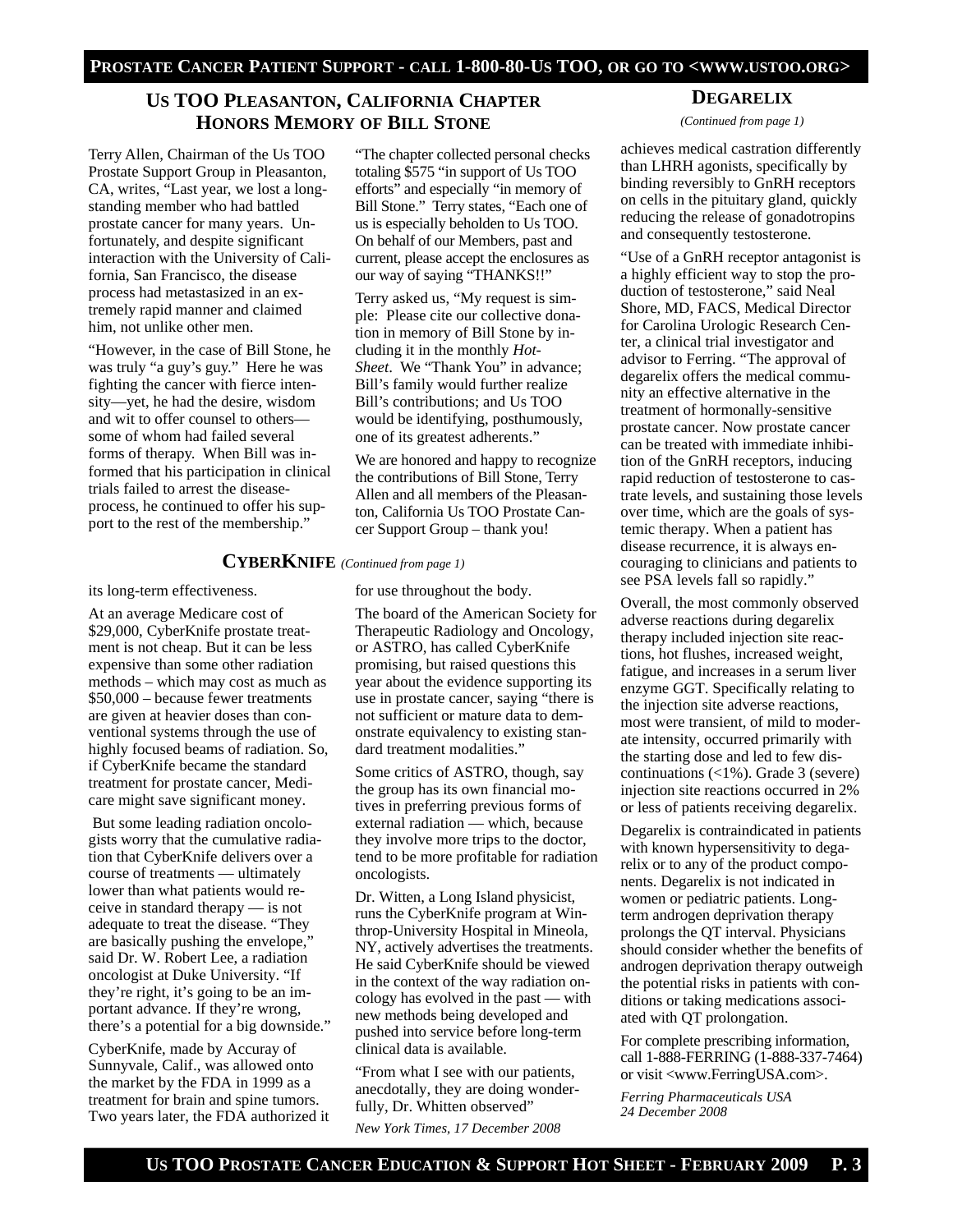#### **PROSTATE CANCER PATIENT SUPPORT - CALL 1-800-80-US TOO, OR GO TO <WWW.USTOO.ORG>**

#### **NEW US TOO BOARD OFFICERS, MEMBERS FOR 2009** *(Continued from page 1)*

serving from January through December 2009 are Fred Mills, Chairman; George Ledwith, Vice Chairman; Carl Frankel, Esq., Secretary; Greg Bielawski, Treasurer, David Houchens, PhD, Assistant Treasurer and Jo Ann Hardy, At Large Member. The newly appointed Board members are Rick Lyke and Ridge Taylor, whose 3-year terms begin 1 January 2009.

Rick Lyke is a Senior Partner, Public Relations and Public Affairs with Eric Mower and Associates in Charlotte, NC, a marketing communications firm with seven offices along the east coast. Lyke is also a drinks journalist whose work appears in many brewing magazines including *All About Beer*  and *DRAFT Magazine*.

Last year, a colleague with prostate cancer urged Rick to get a blood test, which revealed that the 47-year-old had the disease. After successful surgery in April 2008, he initiated a probono initiative with Us TOO International to create the successful *Pints for Prostates* awareness campaign using the universal language of beer to reach men with a critical health message. So far the campaign has reached about 25 million people with information about PSA testing and prostate health.

Mr. Lyke is accredited in Public Relations (APR) with the Public Relations Society of America, and has a BA from SI Newhouse School of Public Communications, Syracuse University in New York. He and his wife, Sandy, have two daughters.

Ridge Taylor is the California / Nevada Sales Manager and Engineered Wood Products Group Manager at a commodity lumber trading business located in Portland, OR. He began his career 28 years ago at Shelter Products Inc., over half of which has been spent in management. Diagnosed at age 50 with prostate cancer, he underwent RLRP in January, 2007. Taylor is currently active in the OHSU



*Ridge Taylor, New Director* 

Prostate Cancer Support Group, has been instrumental in the development of a separate OHSU Prostate Cancer Advocacy Group, and serves on the Pacific Northwest Prostate Cancer SPORE in Seattle, WA. He has been blissfully married to wife Lisa for 19 years. His daughter attends the University of Oregon.

Continuing their service on the Us

TOO International Board of Directors are: Bob Fidoten, PhD, Pittsburgh, PA; Jo Ann Hardy, Detroit, MI; Tom Hiatt, Esq., Hilton, NY; Kay Lowmaster, MSW, LCSW, Pittsburgh, PA; Bill Palos, Coal Valley, IL; Stu Porter, Boston, MA; Ron Witherspoon, Shelby Township, MI, and Tom Kirk, President & CEO, Us TOO International, Downers Grove, IL.

In other Board business, Directors Fred Mills, Bill Palos and Ron Witherspoon were each re-nominated to serve 3-year terms. David Houchens, PhD, was named Assistant Treasurer, and two members completed their terms of service, including immediate past Chairman Jim Kiefert, EdD, and Chris Bennett. The Board also honored Kiefert with distinction of being named Director Emeritus, joining Us TOO founders John De Boer and Ed Kaps.

Jo Ann Hardy, Vice-Chair of the Board, recognized outgoing Chair Jim Kiefert for his service at a dinner function, and presented him with a world clock that reads, "Presented to Jim Kiefert, Warrior, with heartfelt appreciation for your leadership, commitment and passion. December 2008."

"It has been indeed a pleasure for me to work with Jim as colleague and friend during our time together on the Board of Us TOO International," said Hardy. "Jim's vision, hard work and dedication have been such an important catalyst and integral part of Us TOO's transformation into the leading organization providing prostate cancer support and education to men and their families." Hardy continued, "He is a compassionate warrior, facing his own prostate cancer journey with the same toolbox that he equips others with: dignity, tenacity, spiritual awareness and acceptance, a relentless drive for education, self advocacy and efficacy and love, lots and lots of love! I am delighted that he will continue his work with Us TOO in his role as director emeritus."

The Board dinner also featured a presentation by Dr. Gerald Chodak, and included special corporate guests Chris Lockett from Dendreon Corporation, Christine Wiedmayer from Abbott



*Rick Lyke, New Director*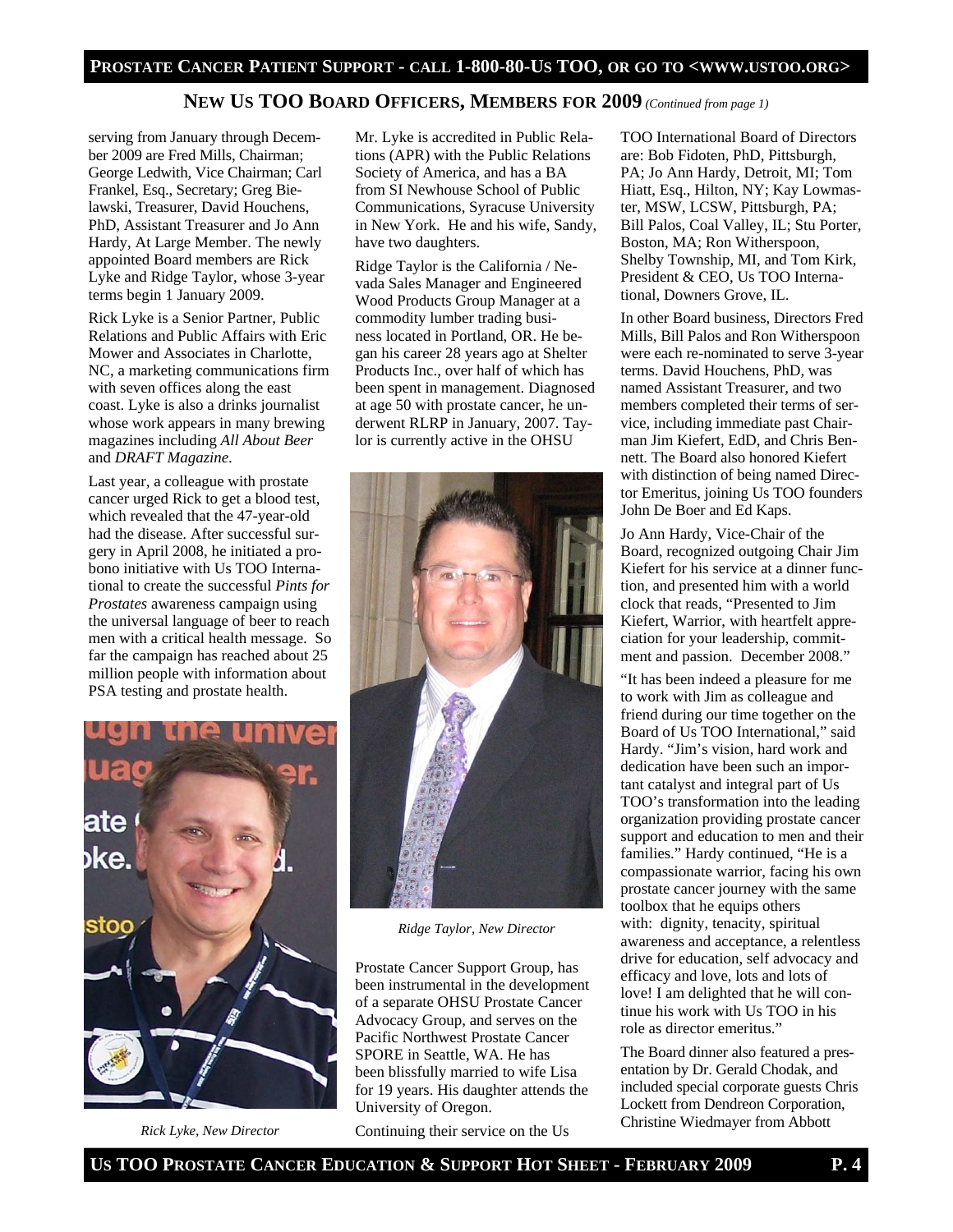### **NEW US TOO BOARD OFFICERS, MEMBERS FOR 2009** *(Continued from page 4)*

Laboratories, Susan Small from GTx, and Ray Tantillo and Greg Coloian from American Medical Systems.

Chris Lockett of Dendreon announced the funding of a new Us TOO University scholarship, and presented outgoing Chair Jim Kiefert with a plaque that reads: "In honor of the visionary and compassionate leadership as Chairman of the Board, Us TOO International has proudly established the Dr. James Kiefert Scholarship to help emerging chapters attend Us TOO University to enhance their educational and support initiatives for prostate cancer patients." Chapter leaders will be able to apply for funds to reimburse their travel and transport expenses to the next Us TOO University Chapter Leader Training Workshop.

"Jim has been a great ambassador for Us TOO and the entire Prostate Cancer community as a whole," Lockett stated. "During his tenure he has elevated the stature and visibility of Us TOO as the preeminent Prostate Cancer patient organization in the world, all on limited resources."

Lockett continued, "In Jim's honor, Dendreon is establishing an Us TOO University scholarship fund to help those Us TOO Chapters in need of assistance attend the Us TOO University educations programs. The scholarship criteria and awards will be at the sole discretion of Us TOO leadership. Dendreon is proud of its association with Us TOO over the years and we believe supporting patient education programs is the best way to celebrate Jim Kiefert's service."

Elected by the Board to serve as Chairman for 2009, Fred Mills is a prostate cancer survivor, and has more than 30-years experience as a health care executive and consultant, with expertise in the area of medical staff and board relations.

He is President of Praxis Medical Management in San Antonio, TX, is Board Certified in Healthcare Management and a Fellow in the American College of Healthcare Executives, and currently serves on the board of several healthcare related organizations. Fred has been married for 46 years to

wife Sylvia, and has 3 grown sons and 8 grandchildren.

Mills states, "I am proud to be chosen as the new chairman of Us TOO and look forward to the New Year to continue our support and educational activities for prostate cancer patients,

survivors and their families. Jim Kiefert has done an outstanding job over the past 7 years serving the organization and we will miss his leadership. His shoes will be hard to fill and we will continue to look to him as we enter this very exciting and challenging year."



*2009 Us TOO Board members (top, L to R): Carl Frankel, Kay Lowmaster, Greg Bielawski, David Houchens, George Ledwith, Tom Hiatt, (bottom, L to R): Jim Kiefert, Bill Palos, Fred Mills. Not pictured: Bob Fidoten, Jo Ann Hardy, Rick Lyke, Stu Porter, Ridge Taylor, Ron Witherspoon, Tom Kirk.* 



*Jo Ann Hardy, Vice-Chair, presents retiring Chairman, Jim Kiefert, with a world clock in honor of his 7 years of service on the Us TOO Board of Directors, first as Treasurer, then ending with 4 years as Chair.* 



*Chris Lockett of Dendreon presents Director Emeritus Jim Kiefert with a plaque announcing the Dr. James Kiefert Us TOO University Scholarship.*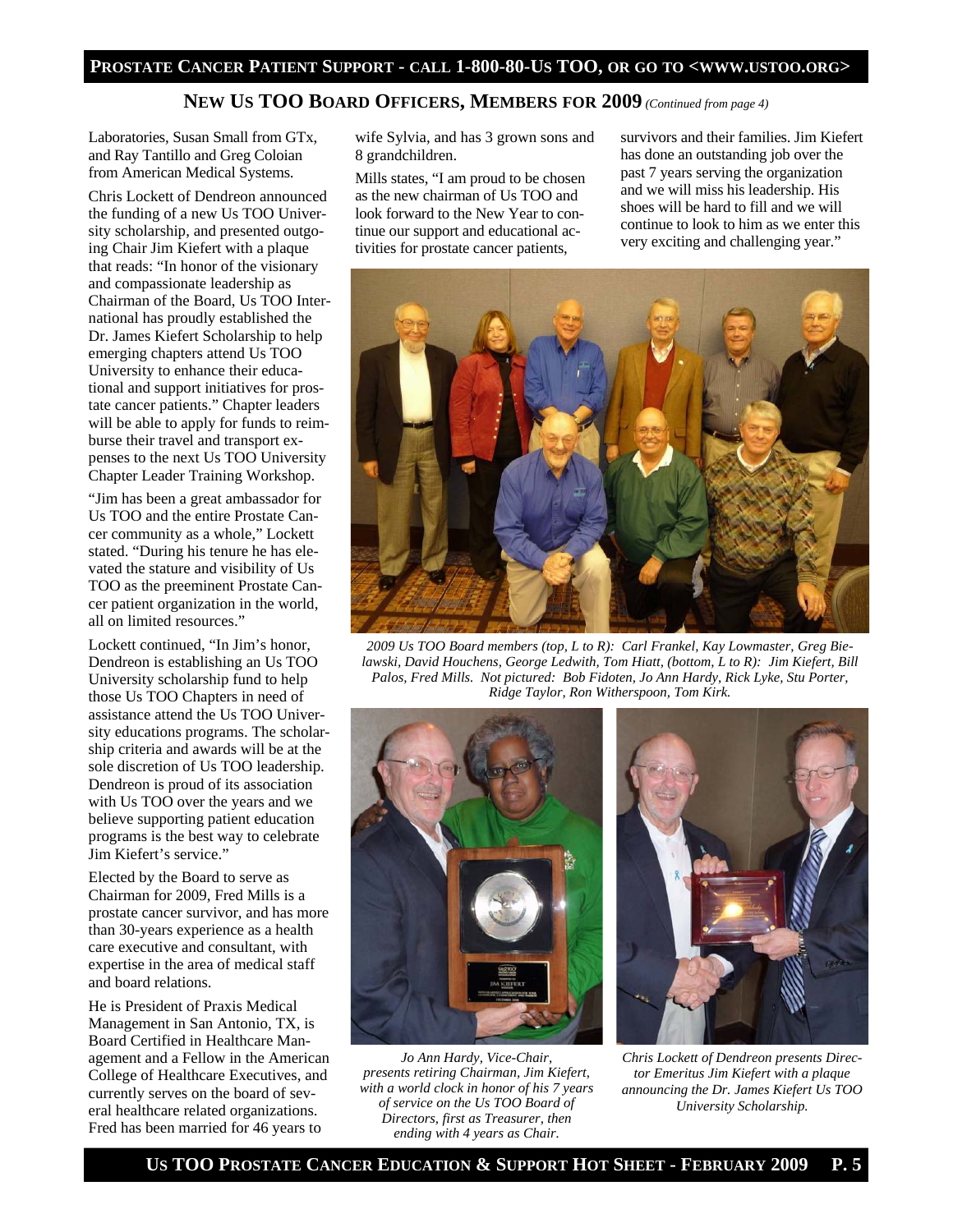### **THE DOCTORS NOTE**

Dr. Gerald Chodak

An exciting new drug has recently been approved for the treatment of men with advanced prostate cancer. The drug, called degarelix, was able to achieve a much more rapid decline in testosterone than the GnRH agonists currently on the market. By three days after initiating treatment, a high percentage had already reached castrate levels. The reason this drug is important is that the other drugs available that are approved to lower testosterone all cause a rise in testosterone during the first two weeks of the first injection. Consequently, some men can get a flare response such as increased bone pain if they have bone metastases or urinary difficulties. Although several drugs can be used to block this flare, patients now have another alternative that avoids the flare altogether.

And yet, a number of questions now arise. First, since so many men get castration therapy and are not at risk for a flare, does it matter if they avoid a short term rise in their testosterone? Second, will men have a longer survival if they avoid the flare? Third, will survival be increased when degarelix is combined with an antiandrogen? And lastly, if men are going to go on intermittent hormone therapy, will they be better off by avoiding mini-flares each time the drug is restarted? Hopefully these answers will be forthcoming.

Vitamins are back in the news. Yet another large prospective randomized study was reported looking at the ability of Vitamin E or Vitamin C to prevent prostate cancer. Similar to the recently reported Vitamin E/selenium trial, neither of these vitamins was able to lower the incidence of prostate cancer. Some vitamin proponents suggest that the wrong Vitamin E may have been used and that is why the study failed. Others suggest that the follow-up was just too short. Regardless, these findings are important as yet another example of the need to do proper studies to demonstrate if any supplements have clear cancer benefits rather than rely on anecdotal reports or epidemiological studies.

Another controversy – CyberKnife® radiotherapy is a fast growing alterna-

tive to conventional photon radiation, being promoted without studies demonstrating how the two compare. The *HotSheet* article addresses the concern about inconsistent policies by Medicare payees around the country with some approving it and others not.

The real question is how much data are needed before a new therapy is adopted. Although there are theoretical reasons why it may be good, it may also not be good enough. Why should the government pay for these treatments until the data are forthcoming? This applies not only to Cyber-Knife but also to proton beam, HIFU, and even cryosurgery where 10 year survival data are lacking. This is now becoming a political and economic debate rather than a scientific one. Patients will argue that they have right to a new therapy when it becomes available. And yet, that may be a very difficult policy to follow in a social environment where 40 million Americans do not have health care and every one of these additional treatments challenge our economy. But why should a new treatment be covered if there is no evidence it delivers better results or is safer for patients?

Do you have prostate cancer or not? That is the subject of another report in this *HotSheet* in which men with an elevated PSA and a negative biopsy underwent 'saturation' biopsies with 40 specimens taken per patient. The study found nearly 40% had cancer and the authors suggest that this may be the best approach to determine if cancer is present.

This finding is likely to further stir the debate about over-detection of prostate cancer. Autopsy studies show that by age 50 at least 30% have microscopic cancer which increases to over 50% by age 80. The vast majority of these are not dangerous and do not need treatment. So, should we try to find every last man with some cancer cells? Will this be helpful or not? Does every man needing a prostate biopsy really need a saturation technique? And why only 40 needles, why not 50 or even 60 so every last case can be diagnosed? This article is likely to fuel this debate even further, with no answers on the horizon.

## **VITAMIN C OR E DO NOT REDUCE THE RISK OF PROSTATE CANCER OR OTHER CANCERS**

In a major cancer prevention study, long-term supplementation with vitamin E or C did not reduce the risk of prostate or other cancers for nearly 15,000 male physicians researchers reported online in the *Journal of the American Association* (*JAMA*).

In some observational studies, intake or blood levels of vitamins E and C have been associated with reduced risk of certain cancers. "A number of trials have addressed the potential role of vitamins in the prevention of cancer; however, the results from these trials have not been consistent" the authors write. Despite uncertainty about the long-term health effects or benefits, more than half of US adults take vitamin supplements, and vitamins E and C are among the most popular.

J. Michael Gaziano, MD, MPH, of Brigham and Women's Hospital and VA Boston Healthcare System, Boston, MA and colleagues conducted the Physicians' Health Study II, a randomized, placebo-controlled trial to examine the effects of vitamin E and vitamin C on prostate cancer and total cancer. Participants were randomized to receive individual supplements of 400 IU of vitamin E every other day and 500 mg of vitamin C daily.

During an average follow-up of 8.0 years, there were 1,943 confirmed total cancer cases and 1,008 prostate cancer cases. Compared with placebo, vitamin E had no effect on the incidence of prostate cancer or total cancer. The researchers also found no significant effect of vitamin C on total cancer or prostate cancer.

Neither vitamin E nor vitamin C had a significant effect on site-specific cancers, including colorectal, lung, bladder and pancreatic cancers. Stratification by various cancer risk factors demonstrated no significant effects of vitamin E on prostate cancer risk or either vitamin on total cancer risk.

"These data provide no support for the use of these supplements in the prevention of cancer in middle-aged and older men," the authors conclude. *ScienceDaily, 16 December 2008*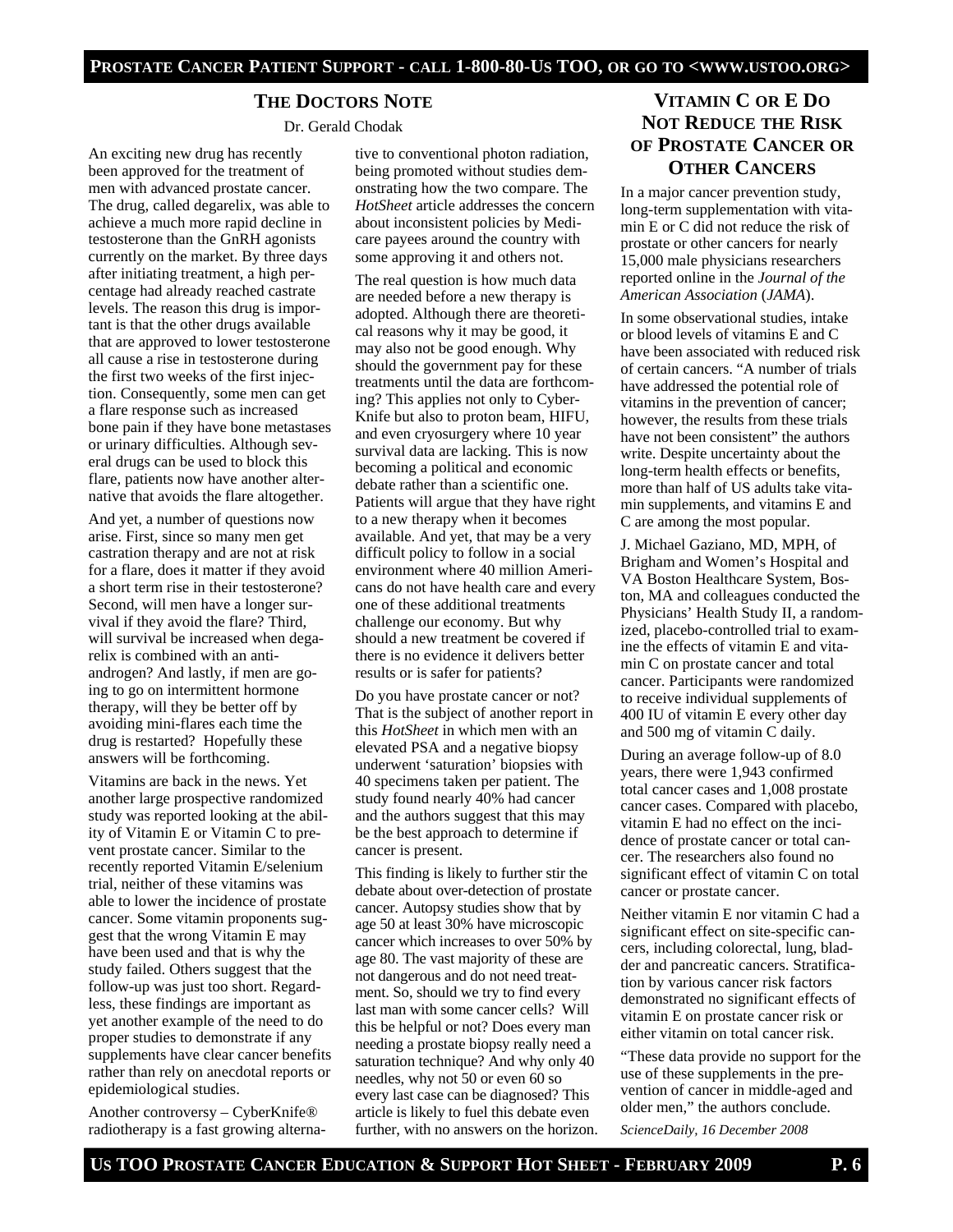## **CHEMOTHERAPY DOES NOT DELAY APPEARANCE OF CASTRATE-RESISTANT PROSTATE CANCER**

In men receiving androgen ablation for advanced prostate cancer, the emergence of castrate-resistant disease is not delayed by three cycles of systemic chemotherapy, according to a report in the Journal of Clinical Oncology published ahead of print on November 24, 2008.

"Do not assume that Taxotere or any other chemotherapy works in androgen dependent disease," Dr. Randall E. Millikan advised in comments to Reuters Health.

Dr. Millikan from the University of Texas M. D. Anderson Cancer Center, Houston, and colleagues conducted a phase 3 trial in patients with previously untreated metastatic prostate cancer to test the hypothesis that three 8-week cycles of ketoconazole and doxorubicin alternating with vinblastine and estramustine, given in addition to standard androgen deprivation, would delay the appearance of castrate-resistant disease.

Overall, median time to castrateresistant progression did not differ significantly between the androgen ablation arm (24 months) and the chemohormonal therapy arm (35 months), the researchers report.

Median overall survival was similar for patients in the control arm (5.4 years) and in the chemotherapy arm (6.1 years), the report indicates.

Just over half the patients exposed to chemotherapy had at least one grade 3 adverse event (most of them attributed to treatment), compared with only 9% of the patients in the androgen-ablation control group (with most events considered unrelated to treatment).

"For the present," the authors conclude, "it is remarkable that more than half a century after its introduction, androgen suppression remains the preferred front-line approach to the treatment of metastatic prostate cancer, and that so far, there is no cytotoxic regimen with clinically relevant activity against hormone-sensitive prostate cancer."

*Reuters Health, 12 December 2008* 

## **PROSTATE CANCER DISCOVERED IN 40% OF MEN TESTING NEGATIVE FOR THE DISEASE**

Forty percent of men with prostate cancer may not even know they have it, according to a new research study by the Prostate Cancer Foundation of Chicago. The study revealed the standard office biopsy procedure often isn't enough to properly detect prostate cancer. This new research will be published in an upcoming issue of Urology, a national medical journal.

Researchers used an advanced biopsy technique called stereotactic transperineal prostate biopsy (STPB). This was performed on patients with persistent elevated prostate specific antigen (PSA) levels who previously had at least one negative office biopsy. All patients had received transrectal prostate biopsies (TRPB), administered by a urologist.

Between April 2004 and January 2008, 747 patients with high PSA levels were studied. All patients had been tested using TRPB at least once and all results had been negative. All patients received the STPB. Biopsy results identified the presence of cancer in 291 (39%) of the patients.

"Men who have negative transrectal biopsies and continue to have elevated PSA levels should consider STPB because 40% will harbor malignancy," says Michelle Braccioforte, director of research and education for the Prostate Cancer Foundation of Chicago. "Our level of confidence is greatly enhanced with regards to the presence or absence of cancer, and more specifically, the exact location of the cancer within the prostate."

STPB is performed by taking a median of 40 samples of the prostate through the perineum while the patient is under general anesthesia. Performed as an outpatient procedure, it allows more comprehensive sampling, compared to the transrectal method, which takes fewer samples through the rectum. In addition, by taking more samples during STPB, the exact location of the cancer can be pinpointed.

*<EmaxHealth.com>, 16 December 2008* 

## **SEEKING NEW MEMBERS FOR THE CIRCLES OF LOVE COMPANIONS & FAMILIES ADVISORY PANEL The Unseen Patient**

Prostate cancer is a disease of the patient, the partner or spouse, and the family. While the patient experiences cancer in their body, those closest to the patient have an experience of prostate cancer that is very real. Us TOO's companion and family advisory panel continues to uphold this belief and actively seek opportunities to acknowledge, empower and support companions, partners, spouses and family members of men with prostate cancer.

Are you interested in participating in this vibrant dialog and community? If so, the Us TOO companion and family advisory panel would like to hear from you. We meet for 45-60 minutes via conference call on a quarterly basis, or as needs arise. Please contact Elizabeth at <elizabeth@ustoo.org> for additional information.

## **DOCTOR DONALD GLEASON PASSES AWAY AT 88**

Dr. Donald Gleason, of Edina, MN, a retired professor of the University of Minnesota School of Medicine, led research at the VA Medical Center in Minneapolis and devised the grading system that doctors around the world use today to determine the proper treatment of prostate cancer.

Gleason, whose system and research underpins continuous research into prostate cancer, died of natural causes 28 December 2008 in Edina. The longtime Richfield resident was 88.

"Worldwide, his system is used annually at least 1 million times – that's the number of people diagnosed with this cancer. In the US alone, about 230,000 are diagnosed with prostate cancer annually," said Akhouri Sinha, a research scientist who worked with Gleason for 40 years.

Gleason "boiled down the complexities of prostate cancer" to devise his grading system, Sinha said. "His work was comprehensive, yet simple so that the grading system can be used by *(Continued on page 8)*